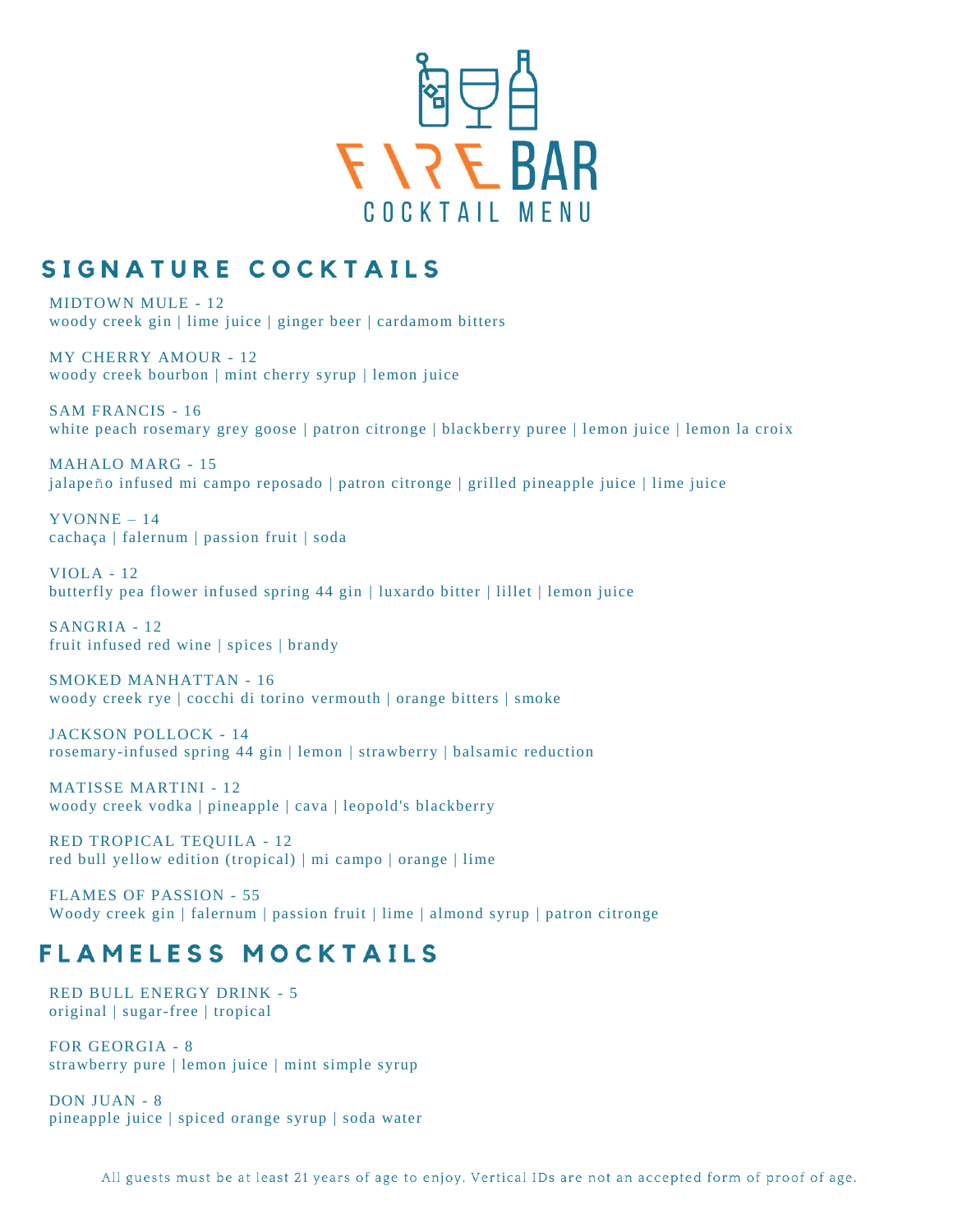

## **WINES BY THE GLASS**

**BUBBLES** 

ferriol 'the ART cuvée' cava (penedes, spain) – 11

#### **WHITES**

portal da calcada rose (vinho verde, portugal 2020) - 10 arona sauvignon blanc (marlborough, new zealand 2021) - 12 carl graff kabinett riesling (mosel, germany 2020) - 12 columna albariño (rias baixas, spain 2020) - 14 idisma drios assyrtiko (drama, greece 2020) - 16 balletto pinot gris (russian river valley, california 2020) - 12 shannon ridge chardonnay (lake county, california 2020) - 10 bernier chardonnay (loire valley, france 2020) - 12 au bon climat chardonnay (santa barbara, california) – 17

#### **REDS**

tribute pinot noir (monterey, california 2019) - 12 ridge three valley zinfandel blend (sonoma county, california 2019) - 21 au bon climat pinot noir (santa barbara, california 2019) - 17 cardinal cabernet franc (loire valley, france 2019) - 16 shannon ridge cab. sauv. (lake county, california 2019) - 10 rustenberg cab. sauv. (stellenbosch, south africa 2018) - 18 kith & kin cab. sauv. (napa valley, california 2019) - 22

## **BEERS & SELTZERS**

white claw lime  $(5.0\% \text{ ABV}) - 7$ prost pils german style lager (denver, 4.5% ABV) - 7 avery ipa (boulder, 6.5% ABV) - 7 left hand nitro milk stout (longmont, 6% ABV) - 7 avery white rascal (boulder, 5.6% ABV) - 7 odell 90 shilling amber ale (fort collins, 5.3% ABV) - 7 great divide hazy ipa (denver, 6.2% ABV) - 7 coors banquet (golden, 5% ABV) - 6 coors light (golden, 4.2% ABV) - 6 coors non-alcoholic (golden, 0.5% ABV) - 6